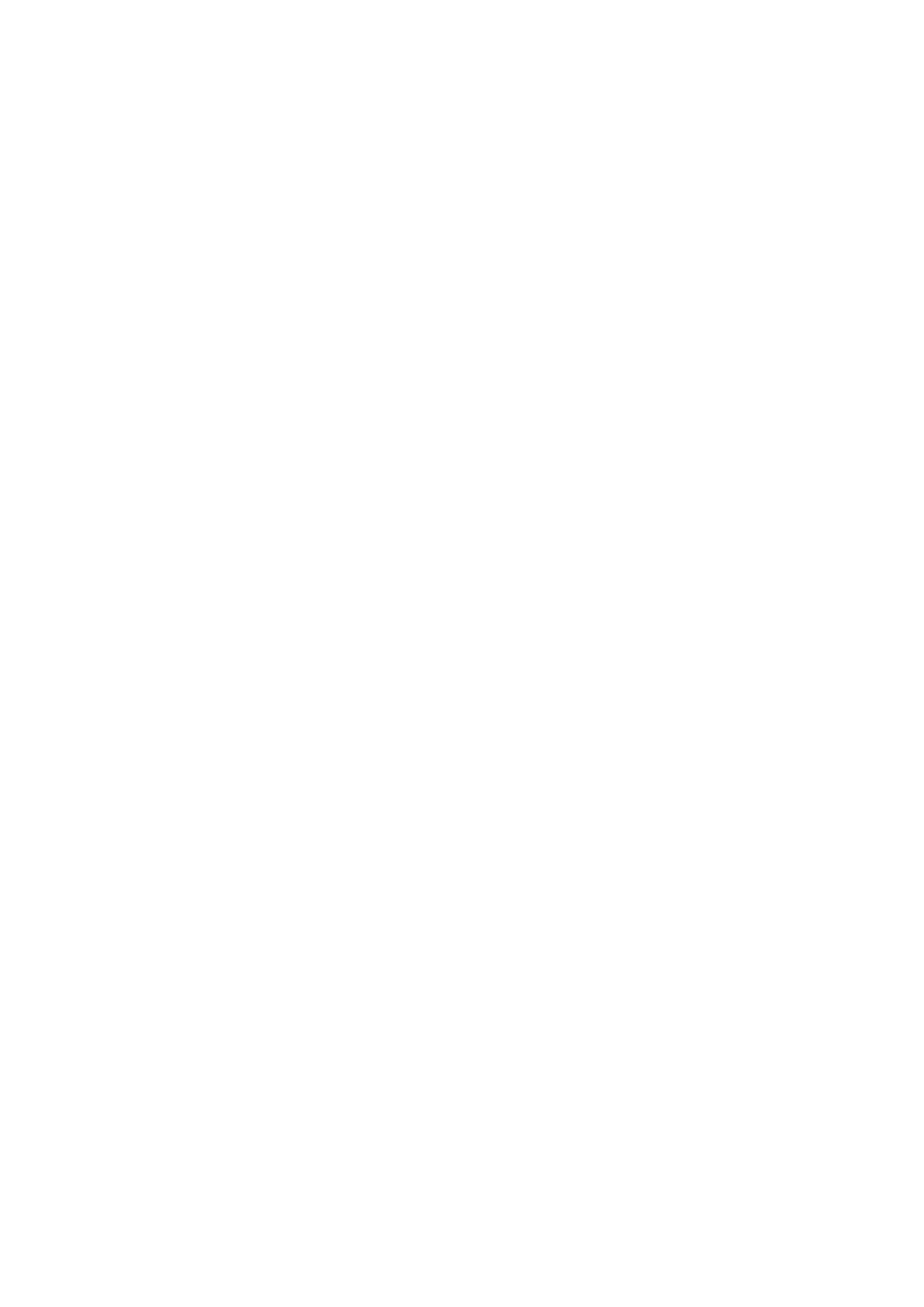# **INTRODUCTION**

Groundwater resources are the invisible lifeline of our planet. They provide almost half of all drinking water worldwide, about 40% of water for irrigated agriculture and about one third of the water supply required for industry. Yet, many people are unaware of the existence, let alone the importance, of groundwater. That is why the theme for this year's World Water Day on 22 March is **"Groundwater: making the invisible visible."**

Unfortunately, all over the world, groundwater is becoming increasingly polluted and overused. In some regions, the situation is already critical; with groundwater levels declining rapidly. As climate change leads to a reduction in rainfall and therefore available surface water in most areas, more and more people are sinking boreholes. This puts groundwater at risk – which could threaten food security for the future generations.

A large part of produce grown from groundwater resources is destined for export – think of grapes and wine in the Western Cape of South Africa. Cultivation of soya beans, cotton, mining of lithium for electric cars – all of these are very water intensive. Almonds being grown in California are having a devastating effect on groundwater (especially as almond milk grows in popularity).

"Those of us living in the industrialized countries need to be aware that our use of water, especially the 'virtual' water which is used to produce our food and other goods, has direct consequences for the lives of people in the Global South," *Dr Ingrid Jacobsen (Bread for the World, Germany)*.

Over-exploitation of groundwater is not the only problem. "Human development is disrupting groundwater recharge. We are facing rampant deforestation, intensive agricultural activities in the water catchment area, sand mining from the rivers, the loss of riparian vegetation, biodiversity loss, and climate change. The impact on groundwater recharge is huge." *(Dr Matthew Koshy, Church of South India)*

As groundwater and river levels decline, springs and streams begin to dry up. This means that fishing

communities can then no longer sustain their livelihoods as fish stocks decline.

"The pressure on groundwater is bound to increase globally, in many countries, including my home country India, people do not need to obtain permission to drill a borewell to extract water. People think they 'own' the groundwater in their land. With unbridled extraction of groundwater in the absence of strict regulations, this precious but finite resource may run out sooner than later." *(Dinesh Suna, Coordinator of World Council of Churches Ecumenical Water Network)*

If you are worried about the health of our surface- and groundwater resources, there are various things you can do: re-use water where possible (eg. water your grass with washing machine water or shower water), repair water leaks at your house, harvest rainwater and try to use as little water as possible in your daily activities. We need to make sure that our groundwater resources are used in a sustainable manner and that we prevent pollution of our water resources.

(Adapted from an article on WCC, EWN "Groundwater: a hidden treasure we need to protect, say EWN members")

#### **Photo below:**

Hoerikwaggo – From www.tripadvisor.com

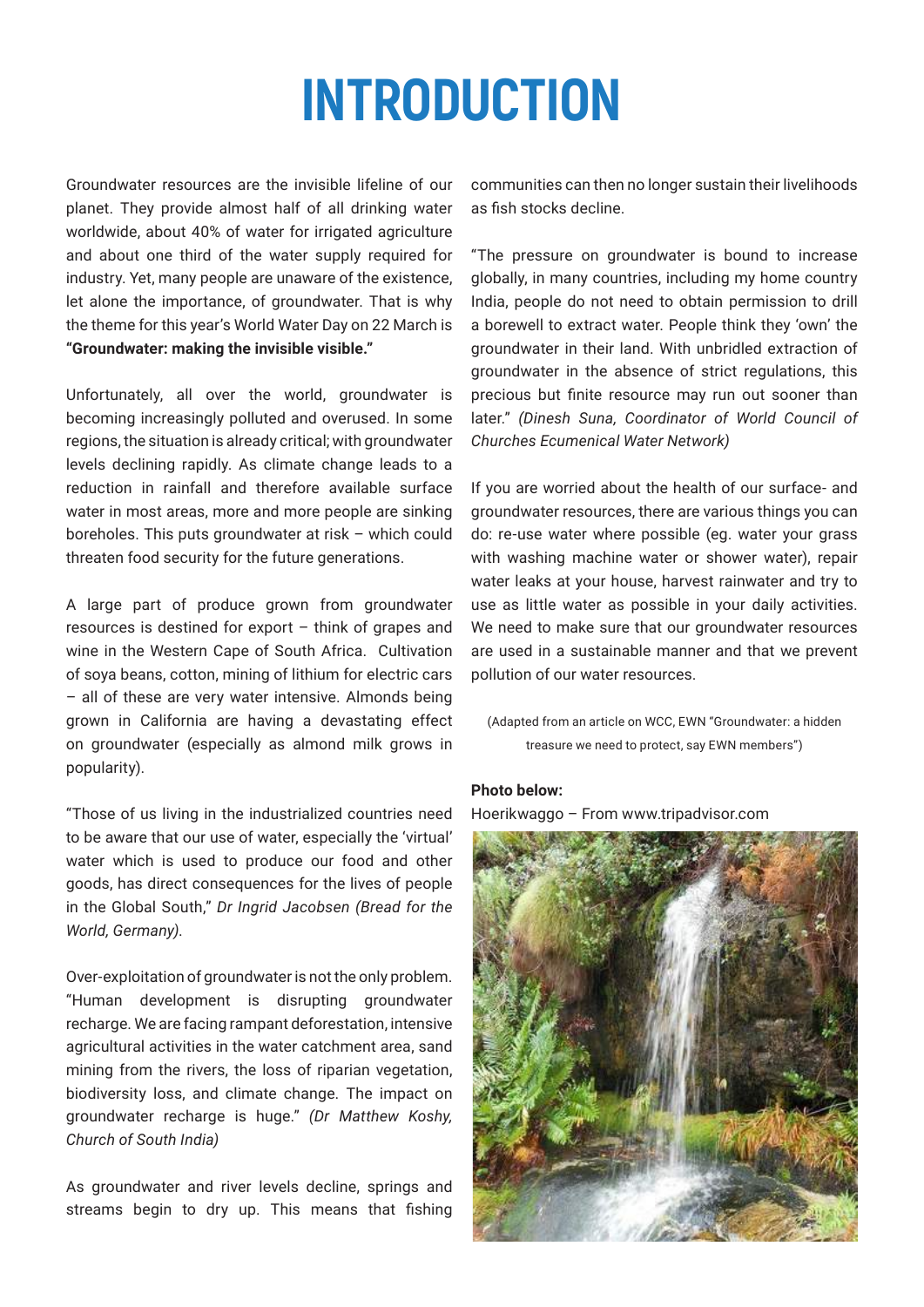## **WORLD WATER DAY Groundwater: making the invisible visible**

| <b>EXODUS 2: 15-21</b>    | Moses saves the women at the well                       |
|---------------------------|---------------------------------------------------------|
| <b>PSALM 104:10-17</b>    | Our God waters the earth, and provides for all creation |
| <b>REVELATION 22: 1-7</b> | The River of life                                       |
| <b>JOHN 4: 1-13</b>       | Jesus offers Living Water                               |

### **LITURGY**

The river of God is full of water The springs of living water come up from the ground Let us praise and glorify God's name

#### **CONFESSION**

God of mercy, we come before you seeking forgiveness because we know how much we have failed you. You created a world of beauty; you gave your people paradise. But we have not been good stewards of the earth we inherited. The rivers are polluted; the groundwaters are drying up the air in our cities is made impure; forests are felled and fertile land turned to desert; and, for pride and greed, whole species are endangered.

#### **CREED**

**We believe in God, who creates all things, who embraces all things, who celebrates all things, who is present in every part of the fabric of creation. We believe in God as the source of all life, who baptizes this planet with living water. We believe in Jesus Christ, the suffering one,the poor one, the malnourished one, the climate refugee,**

**who loves and cares for this world and who suffers with it. And we believe in Jesus Christ, the seed of life, who came to reconcile and renew this world and** 

**everything in it. We believe in the Holy Spirit, the breath of God, who moves with God and who moves among and with us today.**

**We believe in everlasting life in God.**

**And we believe in the hope that one day**

**God will put an end to death and all destructive forces** 

 Gurukul Theological college, India / adapted by Keld B. Hansen 2009 : World Council of Churches

### **PRAYERS OF THE PEOPLE**

May clean clear water bless us by well-spring or waterfall, life in abundance – flowing, cleansing, refreshing.

May we use wisely God's gift of water, cherish each drop, shrinking all scrub land and deserts.

Jesus, pour your water, greening and satisfying, on the dry dustiness of the deserts within us. Holy Spirit, flow through us, revive our faithfulness, cleanse our sinfulness, fill us with prayerfulness.

When the priest takes the bread and wine, he/she can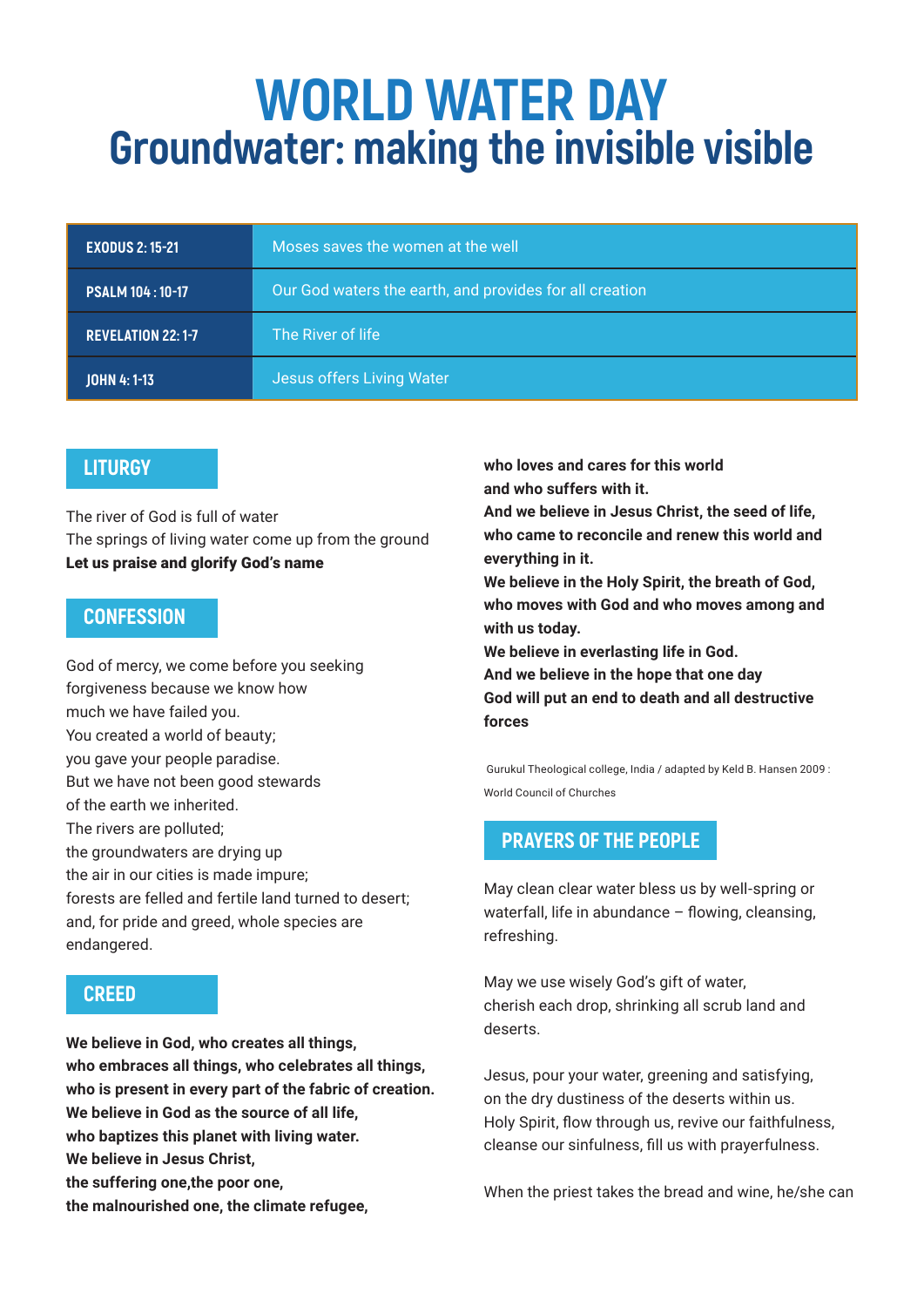also take the water and say this prayer before adding the water to the chalice.

Blessed are you, Creator Spirit, Source of all life. Through your goodness we have this water to offer, which refreshes, cleanses, enlivens and invigorates all your creatures.

#### **Blessed be God forever.**

Chris Polhill, Paris Vigil

#### **COMMISSIONING AND BLESSING**

In the seas and the rain and in the deep hidden places beneath our feet,

God bestowed on Earth the gift of water,

so that his creation could flourish into life.

Through the waters of baptism, God beckons us to a new creation,

so that we may share in a life beyond life.

Today, by water also, including this water here, may the Covenant which we have made be sealed, and creation renewed and restored to God's eternal purposes.

Go forth now to care for God's world.

Go out into all the world as heralds of a new rainbow covenant

and preach the good news to all creation.

And the blessing of God Almighty, Creator, Redeemer and Sustainer

be with you all now and always.

Amen.

*(The Congregation is sprinkled)*

From the Operation Noah Launch, Coventry Cathedral, 2004

Photo on the right: Table Mountain spring – photo: Andrew Glaum

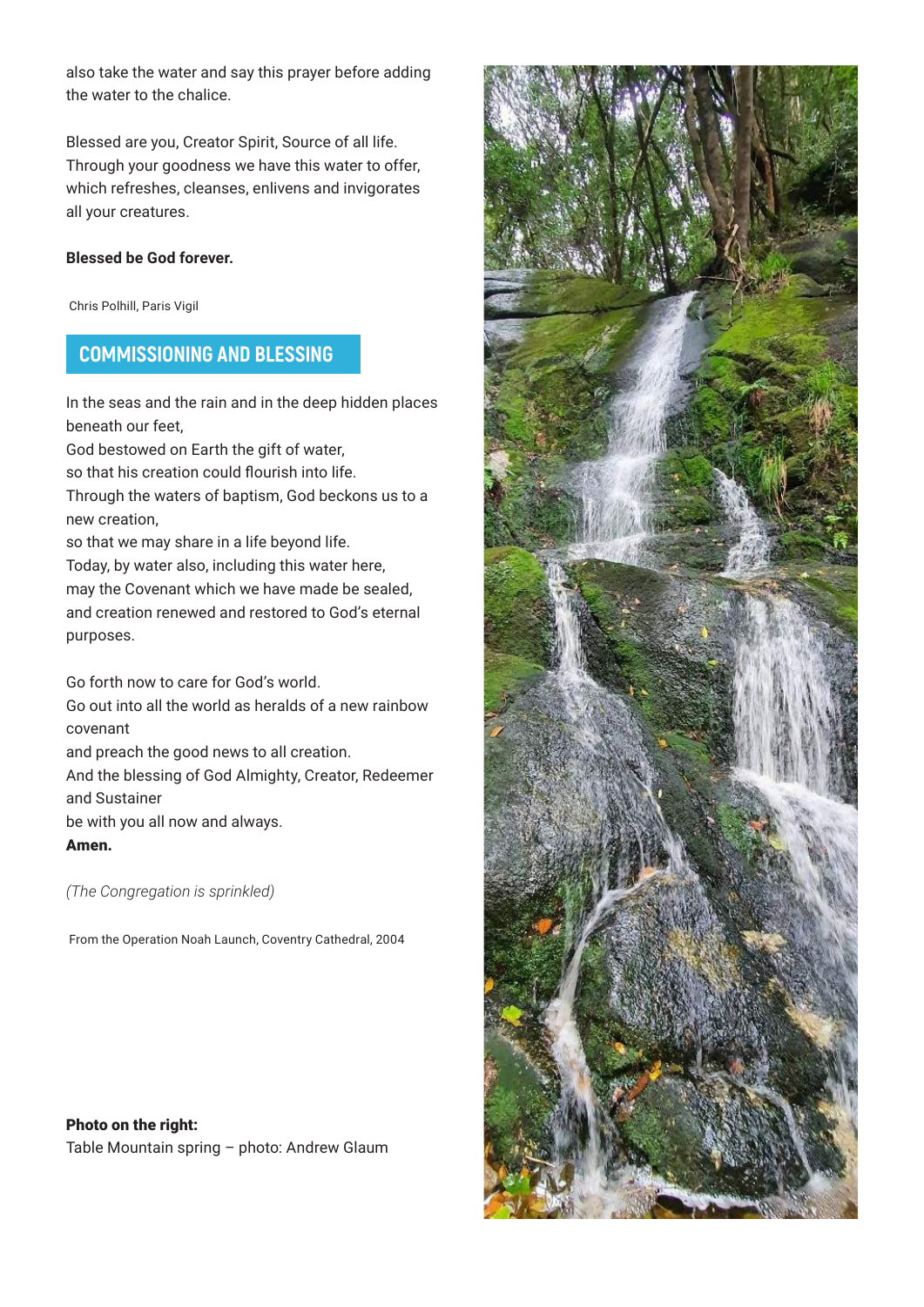## **SERMON Groundwater: making the invisible visible**

## EXODUS 2:16-17

The priest of Midian had seven daughters. They came to draw water and filled the troughs to water their father's flock. But some shepherds came and drove them away. Moses got up and came to their defence and watered their flock.

In this passage the seven daughters of Midian are lucky, they are able to draw water from a spring or well. This shows that they were able to access groundwater. We often forget about the hidden water beneath our feet, which is a literal life saver when there are no streams on the surface. One wonders where the sons of Jethro were, was it only women who must fetch the water?

In most places of the world, it is the same, culturally it is seen as the task of women and girls to collect water. For girls, this impacts on their education as they are tired in class. For women, it limits their ability to look for other work. Carrying such heavy loads puts a strain on their necks and backs.

As climate change gets worse, then nearby streams and rivers dry up. This means that they must walk further and further. This puts them at risk of sexual harassment, they may have to wake up early in the morning and be seen as strangers by men from the neighbouring village.

The daughters of Jethro faced this same challenge, the shepherds came and chased them away when they wanted to draw water, preying on their vulnerability.

Moses' intervention reduced the time needed to fetch water considerably, so much so that Jethro commented on it. Moses' response is commendable but could have been unnecessary had the cultural norms been different. Had the culture been different then (and now), Jethro could have hired persons to ensure his daughters' wellbeing or assigned this task to males. Making females responsible for water-collection for their community's sustainability is injustice; especially when it places them at risk; and needs to cease immediately.

Safe water is not only a sustainable goal – it must be a human right for ALL. Water justice, climate justice and gender justice are all one.

#### *Adapted from Water Justice towards Gender Justice", by Nicqi Ashwood*